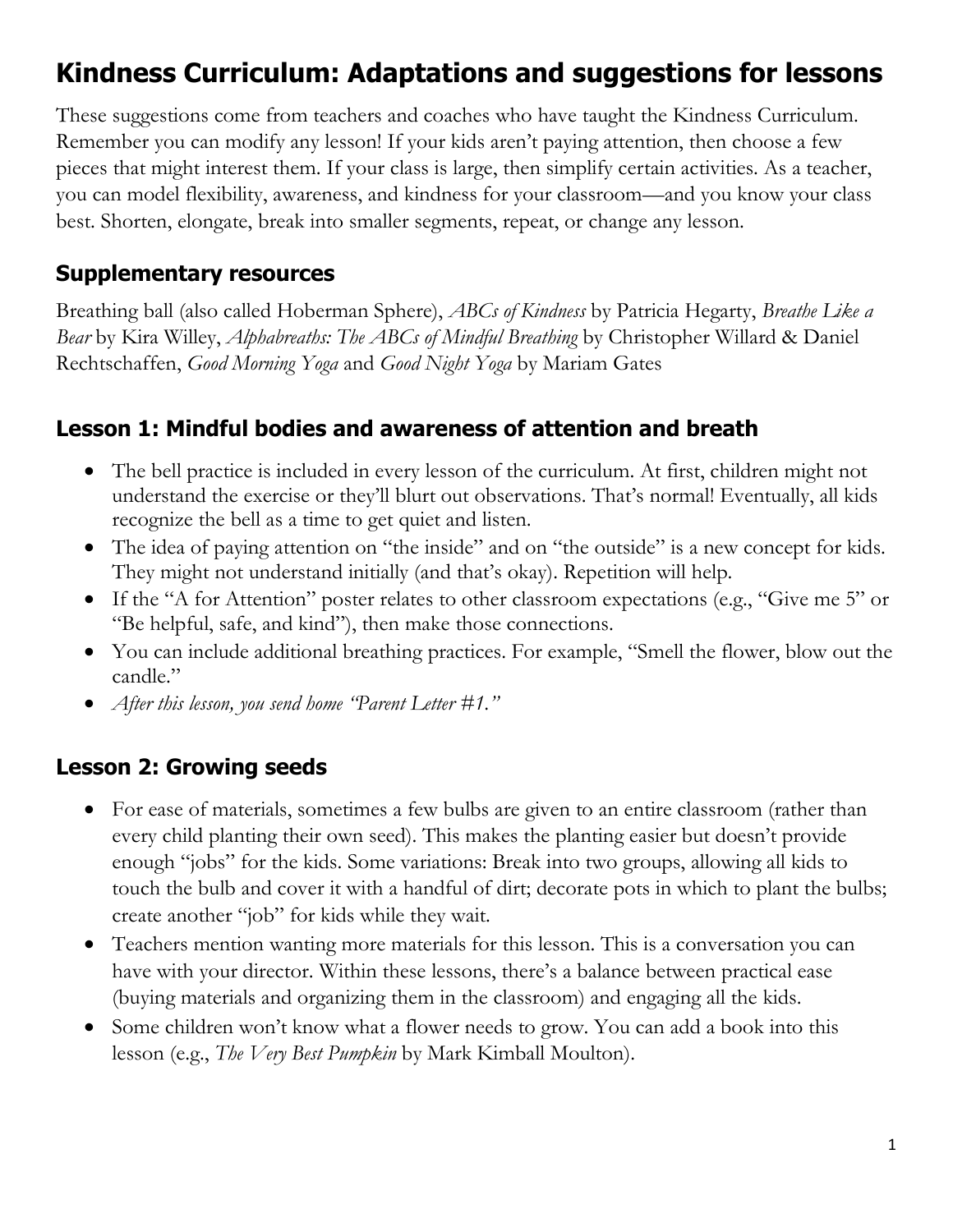# **Lesson 3: Growing friendship with kindness**

- The book, *Sumi's First Day of School Ever*, is out of print. (Though you can find used copies of it on Amazon.) A great alternative book: *I'm New Here* by Anne Sibley O'Brien.
- When you introduce the kindness garden, the kids will love the stickers. To encourage generosity, you can ask the children, "What's something kind that a friend has done for you?" rather than "What's something kind that you or a friend have done?" (The kids love to share their kind acts because they get a sticker.)
- It might be helpful to include visuals of kindness (e.g., sharing, cleaning up, helping a hurt friend) next to the kindness garden.
- The sign-language descriptions in the booklet are not accurate and have some typos. A short, easy-to-follow video is included [on its own page](https://www.communityearlylearningcenter.com/g) in the *Teacher Resources*.
- To include more movement in the lesson, you can have the kids stand up to learn the Growing Friendship Wish (GFW).
- Just like the bell, the GFW is included in every lesson. The first time will be confusing for the kids. This is a wonderful chance to model curiosity and play (and show that making mistakes is okay).
- This is a long lesson, so you might not have time for the "Follow Me" game. Remember the flexibility of this curriculum: Shorten lessons, made additions, or spread out a lesson over many days. You can use the "Follow Me" game at a different time or a different day.

# **Lesson 4: Quiet emotions on the inside**

- The book, *A Quiet Place*, is beautiful but long. Kids often stop paying attention. Three alternatives: Read the first two pages, then "picture walk" the other pages, asking kids what they see, and finish by reading the last page; read the book during a different time of the day and then reference it in the KC lesson; re-read the book (for yourself) and then summarize the story for the kids, while showing the pictures.
- If you use stones for the belly buddies, it might be difficult for the children to differentiate the rocks. If you're feeling creative, you could have the kids decorate the rocks in some way, so they're easier to distinguish.
- In some classes, the rocks don't work well as belly buddies, especially if there are behavior issues (e.g., possibility of a rock being thrown). Some teachers use bean-bag or stuffed animals, as that's more comforting for the kids (and they're soft).
- This is a good lesson to tie in with the "safe place" you already have in your classroom. For many kids, the concept of a "quiet place on the inside" might be too abstract, but it can still be mentioned.
- The CD, *Calm Down Boogie*, is no longer in print, so it's not part of the materials moving forward. The most important song (which is used in this lesson) is "Breathing In, Breathing out." The song is included on [its own page](https://www.communityearlylearningcenter.com/kindness-curriculum) in the *Teacher Resources*.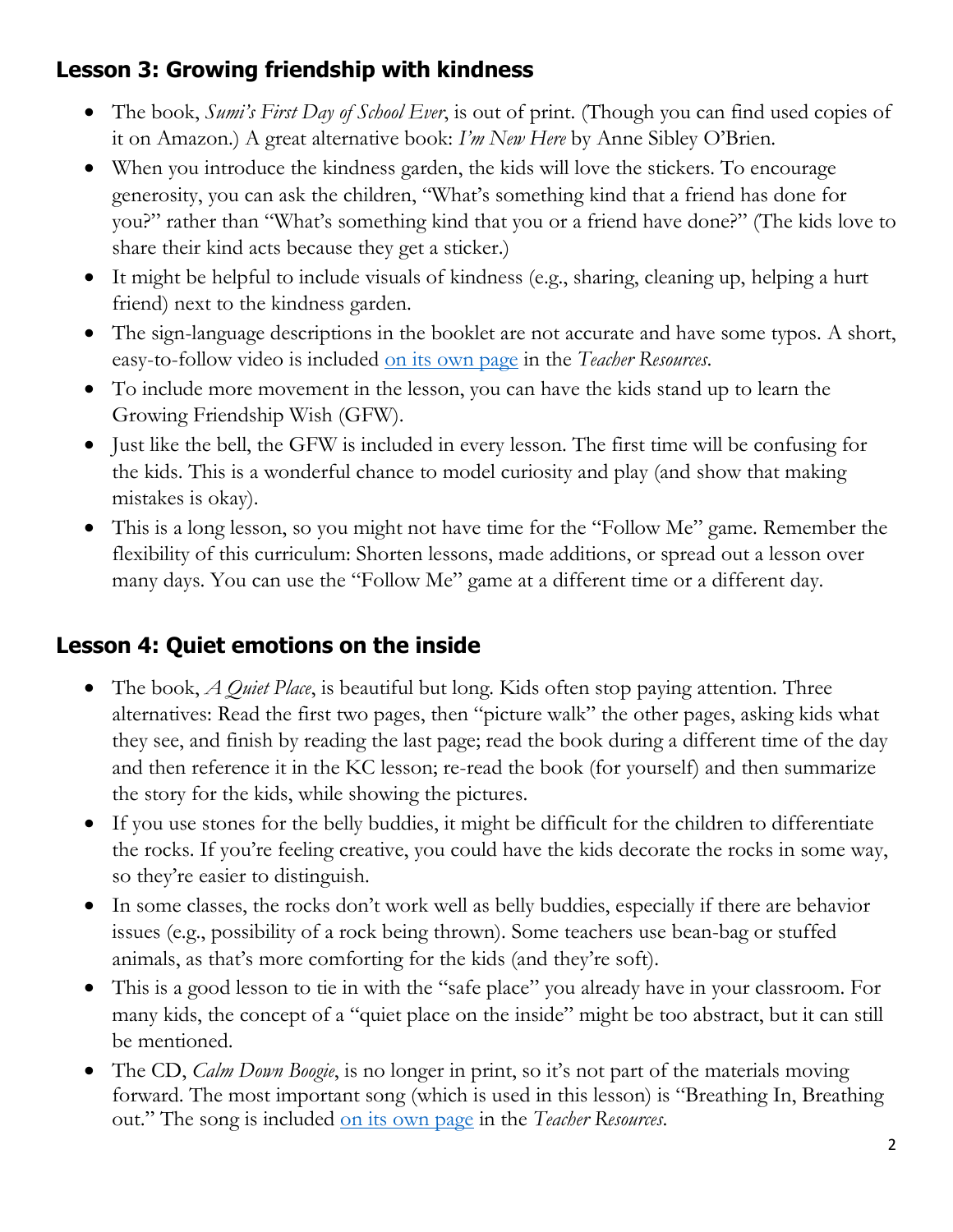# **Lesson 5: I can notice things when I'm quiet on the inside**

- The book, *The Listening Walk*, is long. Shorten the book, only choosing certain sounds. You needn't read all the words but focus more on the sounds: you can do a call and response with the kids (you make the sound, then they make the sound) or you can ask them "what sound does a [fill in the blank] make?" or just choose certain pages to read.
- Before doing a listening walk, you can begin by having children listen to sounds in the room.
- The "Sounds on the Farm" song (as referenced in the booklet) is not included with your materials. You can find a replacement on YouTube (e.g., farm sounds or animal actions by Greg and Steve) or you can use our 2-minute audio, which includes the bell sounds. Our version of "Sounds on the Farm" is included [on its own](https://www.communityearlylearningcenter.com/sounds-of-the-farm) page in the *Teacher Resources*.

#### **Lesson 6: Different emotions feel differently on the inside**

- Children seem to like the book *Quick as a Cricket*, and they enjoy moving like the animals. The emphasis on kindness and emotions fits nicely with the Pyramid Model—feel free to use your own language to bring things together.
- Regarding the belly buddies and the "Breathing In, Breathing Out" song, look back at the tips for Lesson 4.

#### **Lesson 7: Emotions on the inside show on the outside**

- It's hard for the kids to stay quiet during charades. If your class seems restless, you can show a picture and have all the kids mimic the emotion. This is a way for the entire class to participate at the same time.
- Some of the emotions are difficult for children to recognize. You might want to choose the easiest, most accessible Emotion Cards and work with those.
- If you want to break up the sitting time, play an emotion movement song. This allows kids to feel emotions on the inside and outside while moving their bodies.

#### **Lesson 8: Working with emotions in a kind and friendly way**

- The line "I win. I'm the best" is repeated often. Some teachers found it an unfortunate takeaway message for the kids, so they say the line a few times (skipping the rest). Reword the book so you feel comfortable reading it to the kids. You know your class best! You might choose to read the book as-is and that's great.
- The "script" for role playing is meant as a loose outline. Make changes, if needed, to create a more meaningful, comfortable role-play situation. (The kids love watching teachers role play!)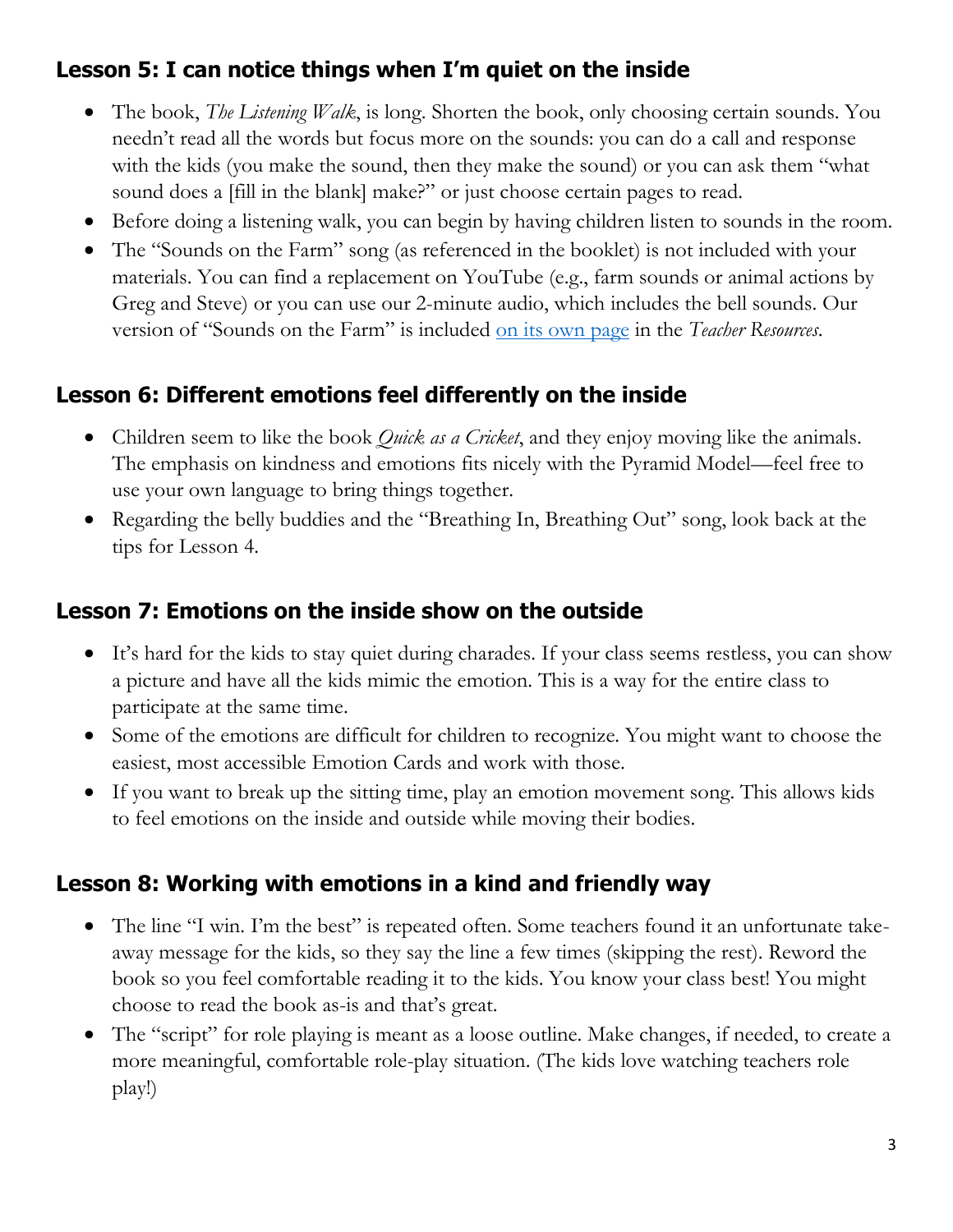- If there's only one teacher available, you could: 1) role play with one of the children, or 2) postpone the lesson to another day.
- The Peace Wands—"Speaking from the Heart" and "Star Listener"—fit nicely with the "solution cards" from the Pyramid Model. Feel free to use both methods—more ways for the kids to communicate.

#### **Lesson 9: Emotions change many times each day**

- The book, *Dogger*, is enjoyed by kids, but it's too long to read during the lesson. It's good for one-on-one story time. Two alternative books: *Knuffle Bunny* by Mo Willems; *On Monday When It Rained* by Cherryl Kachenmeister
- Some teachers add more animal movements to this lesson, asking the kids to relate the movements to emotions.
- The concept of "hugging their own feelings" is difficult for young children. Still, if they are told their stuffed animal is sad or angry or upset, they naturally want to hug and care for it. You can mention the connection to their own emotions, but don't worry if kids have difficulty with the bigger concept. Often, hugging the stuffed animal is enough.
- The CD, *Calm Down Boogie*, is no longer in print, so it's not part of the materials moving forward. Hence, you can't play the "Caring" song. But that's okay! The "song" doesn't need to be sung. It can be spoken as a phrase. This allows you and the children to say the words more slowly and include the signs.
- The sign-language descriptions in the booklet are not accurate and have some typos. A short, easy-to-follow video is included [on its own page](https://www.communityearlylearningcenter.com/caring-song-video) in the *Teacher Resources*.

#### **Lesson 10: Busy mind and clear mind**

- Some teachers don't like the book, *Moody Cow Meditates*, because it describes behaviors they don't want encouraged in the classroom. Plus, the book is long (too long for young kids). One positive of the book is that it nicely demonstrates the concept of a mind jar. Two alternatives: Re-read the book (for yourself), then summarize the story, showing pictures, and replacing any words or actions that are inappropriate (focusing on the last few pages); or choose a different book (e.g., *Mouse was Mad* by Linda Urban, *Calm-Down Time* by Elizabeth Verdick).
- Children might not understand the concept that their thoughts equate to the glitter in the jar. That's okay! Simply watching the glitter settle can relax kids when they're upset.
- This is a long lesson. Likely, you won't have time for everything. You can shorten the lesson based on the personality of your class (especially on a given day), or you can break up the lesson into two sessions.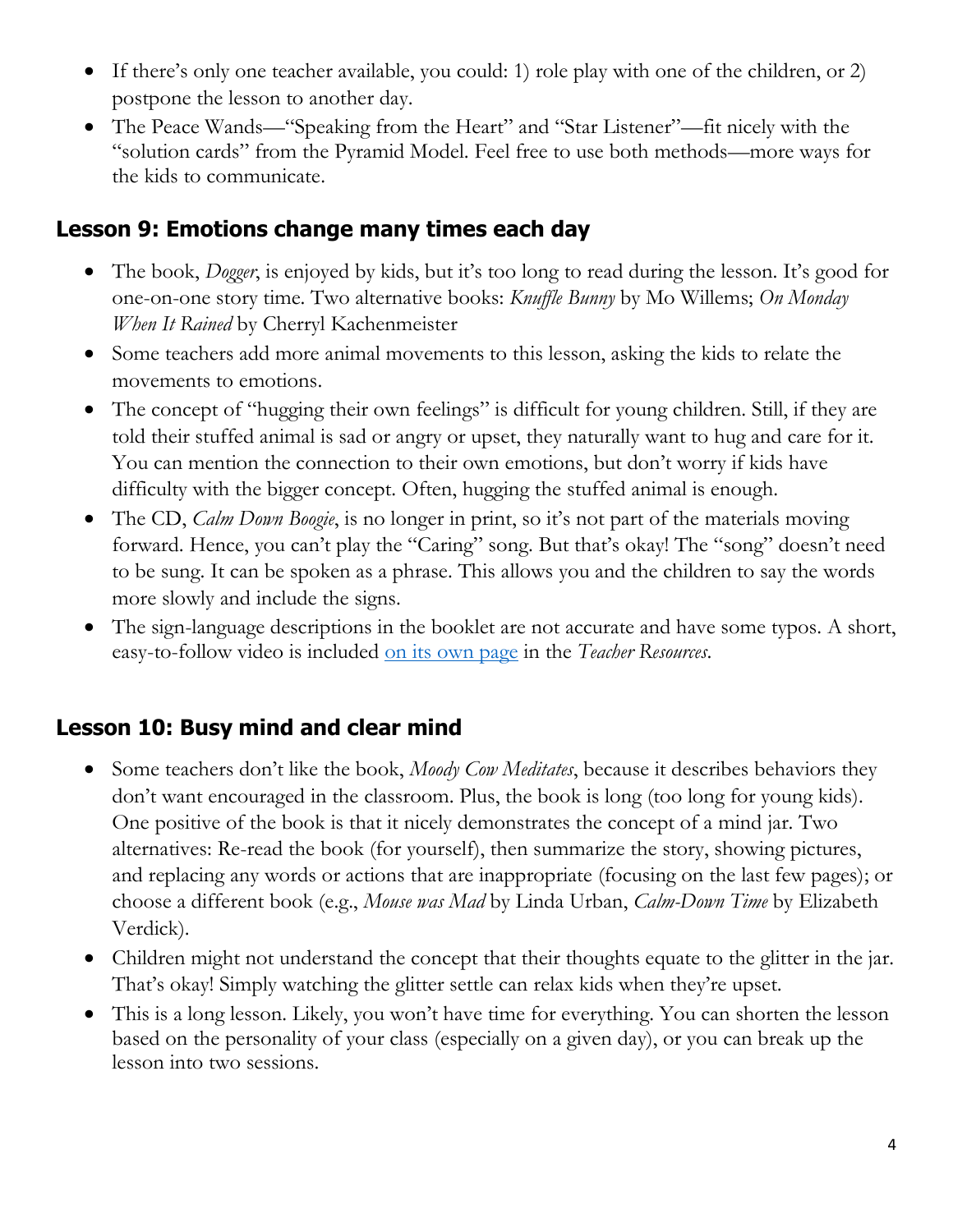# **Lesson 11: Making mind jars and practicing using them**

- Kids love the mind jars! They show them to their parents/guardians. They explain how to use the jar. They're excited for this lesson.
- Because the children are excited, it's even more difficult to wait. Making the mind jars can be a stressful event for teachers. Some suggestions: invite in parent volunteers on mind-jar day; work in small groups; incorporate the mind-jar making into play or work time (rather than during the lesson); pre-mix glitter in packets; find plastic bottles/jars with wide mouths.
- *After this lesson, you send home "Parent Letter #2."*

---

#### **Mind Jar Recipe**

Experiment with this recipe. It's not an exact science. Add more glycerin/clear-glue if you want the glitter to settle slowly; add less glycerin/clear-glue if you want the glitter to settle quickly. Try different colors and kinds of glitter. Let yourself and the kids play and experiment.

*Ingredients*

- Clear plastic bottle/jar, 5-10 ounces (shop around at craft stores or save Gatorade or water bottles)
- Glitter: regular glitter, white or iridescent glitter (for extra shimmer), and/or extra-fine colored glitter
- Vegetable glycerin (in craft stores or on Amazon); alternatively, you can use clear glue
- Clear liquid dish soap (helps the glitter settle)
- Super glue

#### *Instructions*

- Fill jar  $1/4$  full with glycerin or clear glue.
- Add 1 heaping tsp. course/regular glitter,  $1/2$  tsp. white glitter, 1 tsp. extra fine glitter (use more glitter if using a bottle larger than 5 ounces). It's fine to change the amounts based on the glitter you choose.
- Add water to the top. (Warm water is helpful, if you use clear glue, as it keeps the glitter from clumping.)
- Add 1-2 drops of dish soap.
- Put the cap on the bottle and shake it up. Add more glitter as needed.
- Use super glue around the rim to seal the cap. (Include the child's name or initials on the top.)

---

### **Lesson 12: What else can we do when we are upset?**

• This lesson overlaps heavily with the "safe space" and tools used with the Pyramid Model. If your classroom's safe space is already established, you can use group time to remind kids about tools and activities within the Kindness Curriculum.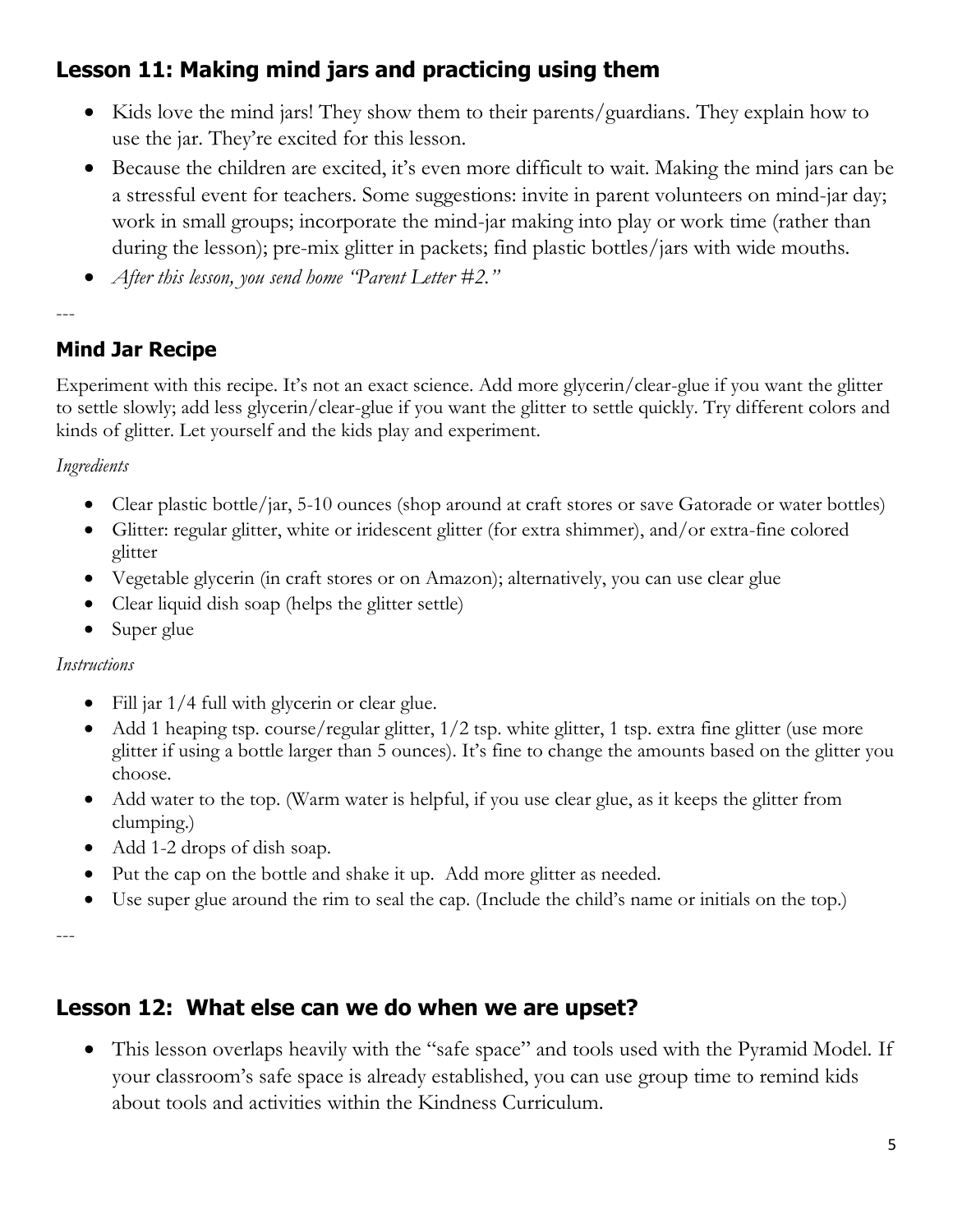# **Lesson 13: Mindful movement**

- It's not obvious in the Curriculum booklet, but this is your chance to *add flowers to the Kindness Garden* (do this before the kids arrive for school). Then you can ask, "Are things growing in our garden?" and talk about kind acts and growing friendships.
- If you don't have animal cards in your classroom, you can print out clip art of all the animals mentioned in the lesson. It's helpful for the kids to have a visual to accompany the animal movements.
- If you're not sure how to do an animal movement, that's okay! Choose the movements with which you're comfortable or add new ones.
- The "Animal Action 1" song (as referenced in the booklet) is not included with your materials. You can find a replacement on YouTube or skip the song portion of the lesson.
- After so much movement, it might be difficult for kids to lie on the floor and breathe. One teacher used belly buddies at the beginning of this lesson. Other teachers skipped the belly buddies. Do what feels best in your classroom.

# **Lesson 14: Forgiving myself**

- The book, *Down the Road*, is beautiful but long. Though it's a long book, the setting is different from what most kids know and it's a story of parents offering forgiveness. Because the book is spread over two lessons, it's possible to picture-walk the story and review the next time. Alternatively, you can choose a different book (e.g., *I Am Human: A Book of Empathy* by Susan Verde).
- Forgiveness is a big concept (for both adults and kids!). The children might not fully understand forgiveness, but they can relate to making a mistake or having an accident (e.g., "little problem" in Pyramid Model language).

### **Lesson 15: Forgiving others**

- Kids enjoy the egg pass. If you have a large group (and enough teachers), you can break into smaller groups, so the egg pass flows more smoothly.
- The Peace Wands return in this lesson. They can be difficult for small children to understand and use, yet sometimes kids surprise us! Choose what feels most helpful for your classroom and your group of kids in any given year.

# **Lesson 16: Gratitude for people or things in my life**

- Many teachers skip sharing with an "elbow partner," allowing for full group sharing.
- The CD, *Calm Down Boogie*, is no longer in print, so it's not part of the materials moving forward. You can choose a different song to play during the period when kids are drawing.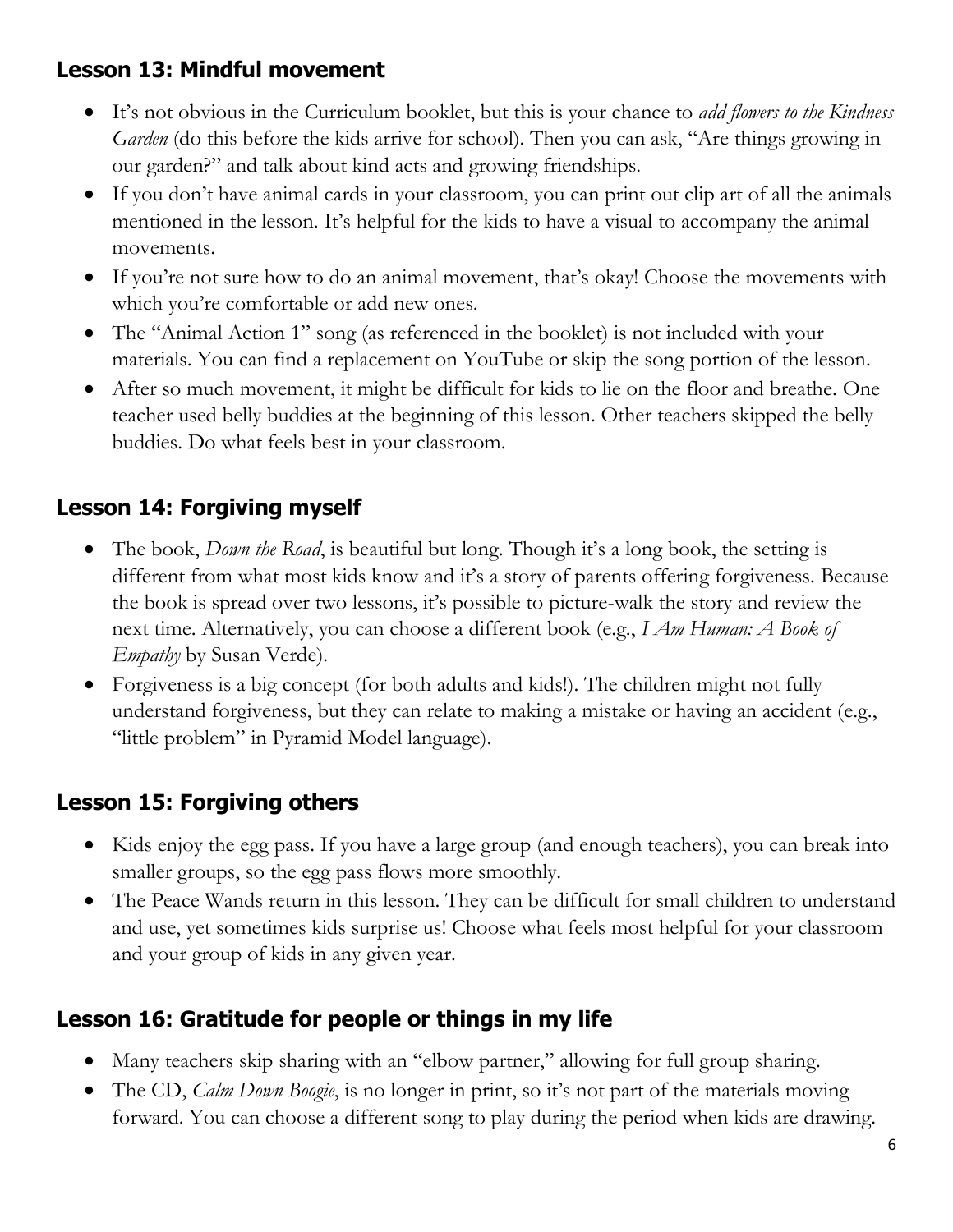# **Lesson 17: Gratitude for my body**

- The book, *All of Me!*, is no longer in print. You can choose a different book about gratitude for your body (e.g., *I Like Me!* By Nancy Carlson), or you can lead your own practice of gratitude for body parts—asking the kids to participate. Be creative and flexible with the lesson.
- Generally, the kids enjoy this lesson. Still, predictable issues can arise: impatience with waiting to eat, not wanting to eat certain foods, eating too quickly. Some teachers suggest choosing more exotic foods (so the children are surprised and interested); other teachers suggest simplicity. Do what feels right for you and your classroom.
- This topic of this lesson can be extended into lunch or snack time, which is often a stressful time for teachers.

### **Lesson 18: Gratitude for other people**

- This lesson is challenging for younger kids, who aren't familiar with "jobs." Still, the children like to do the role playing, even if they don't fully understand.
- The book, *What's my Job?*, is out of print. You can choose a different book that shows jobs or community helpers (e.g., *Whose Tools are These?* By Sharon Katz Cooper). Be creative and flexible with the lesson.
- This is another chance to use the Caring phrase. Remember, it doesn't need to be sung. You can speak the words slowly, so the sign language is easier to absorb (May you be happy; may you be peaceful; may you be filled with love). After all the activity in this lesson, it might be difficult for the kids to sit quietly. At the end, you can stand in a circle and say the Caring phrase.

#### **Lesson 19: People around the world want peace**

- The concept of people living on other places on earth (and pointing at the globe) won't register with all kids, but they enjoy seeing pictures of different places and different people, and they love saying the word "peace" in different languages. As in other lessons, the big concept might not be grasped but the smaller ideas are fun for and helpful to the children.
- The Caring phrase is heavily used during this last section of the Kindness Curriculum. If it feels like you're packing too much in each lesson, replace the Growing Friendship Wish with the Caring phrase.
- *After this lesson, you send home "Parent Letter #3."*